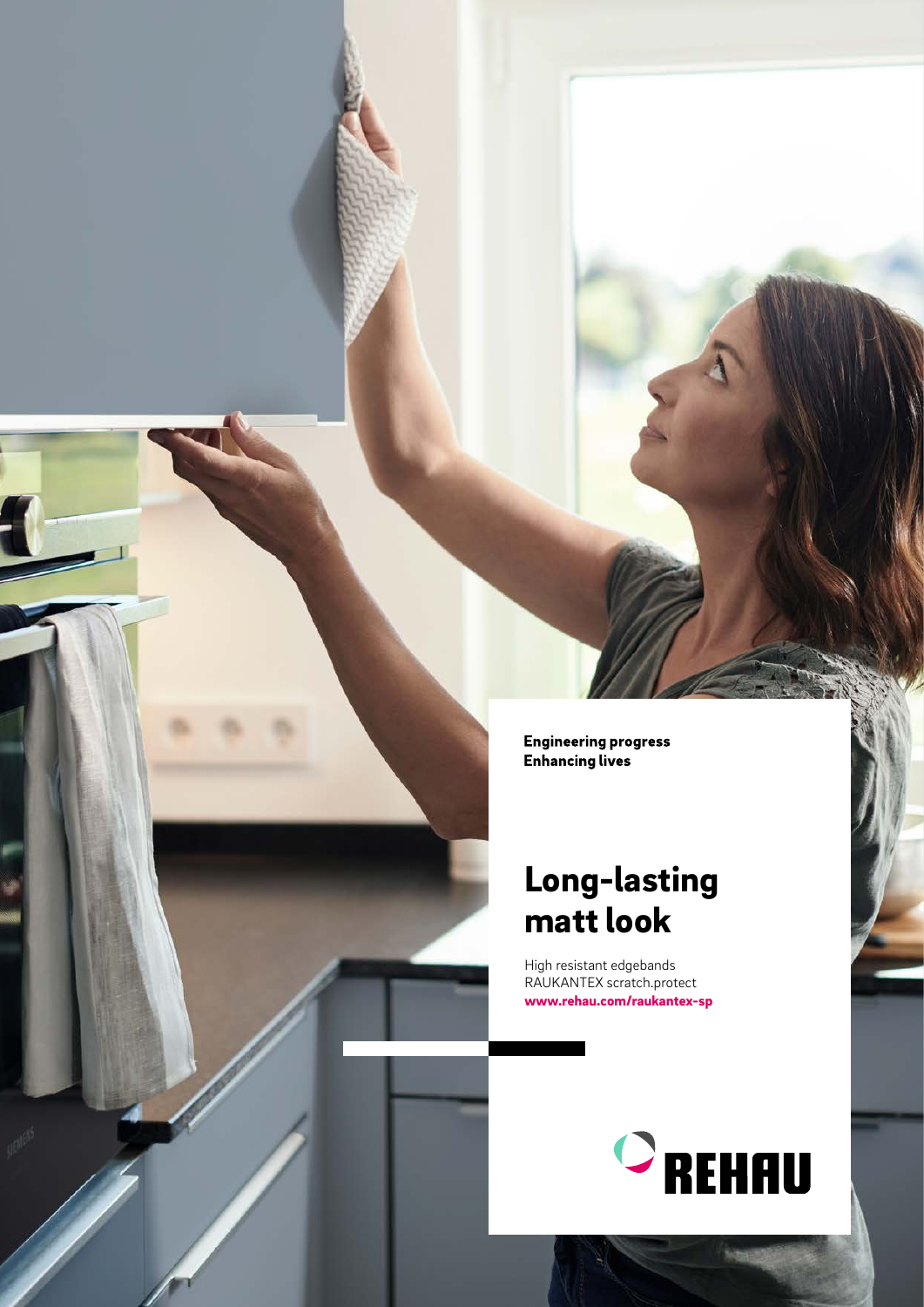## Matt. Durable. Resistant.

The trend away from high-gloss surfaces and towards elegant, matt designs is sweeping through the entire furniture industry. Whether in living spaces, offices, kitchens, bathrooms, shop fittings or hotels – matt is in demand everywhere.



Yet with matt surfaces in particular, differences in quality in the materials and processing are especially noticeable. It is often the edgeband of a component that is exposed to especially heavy wear. This begins during component production when the edgebands are processed, and continues later on owing to all the stresses the edgeband is subject to in everyday life.

RAUKANTEX scratch.protect is the innovative solution.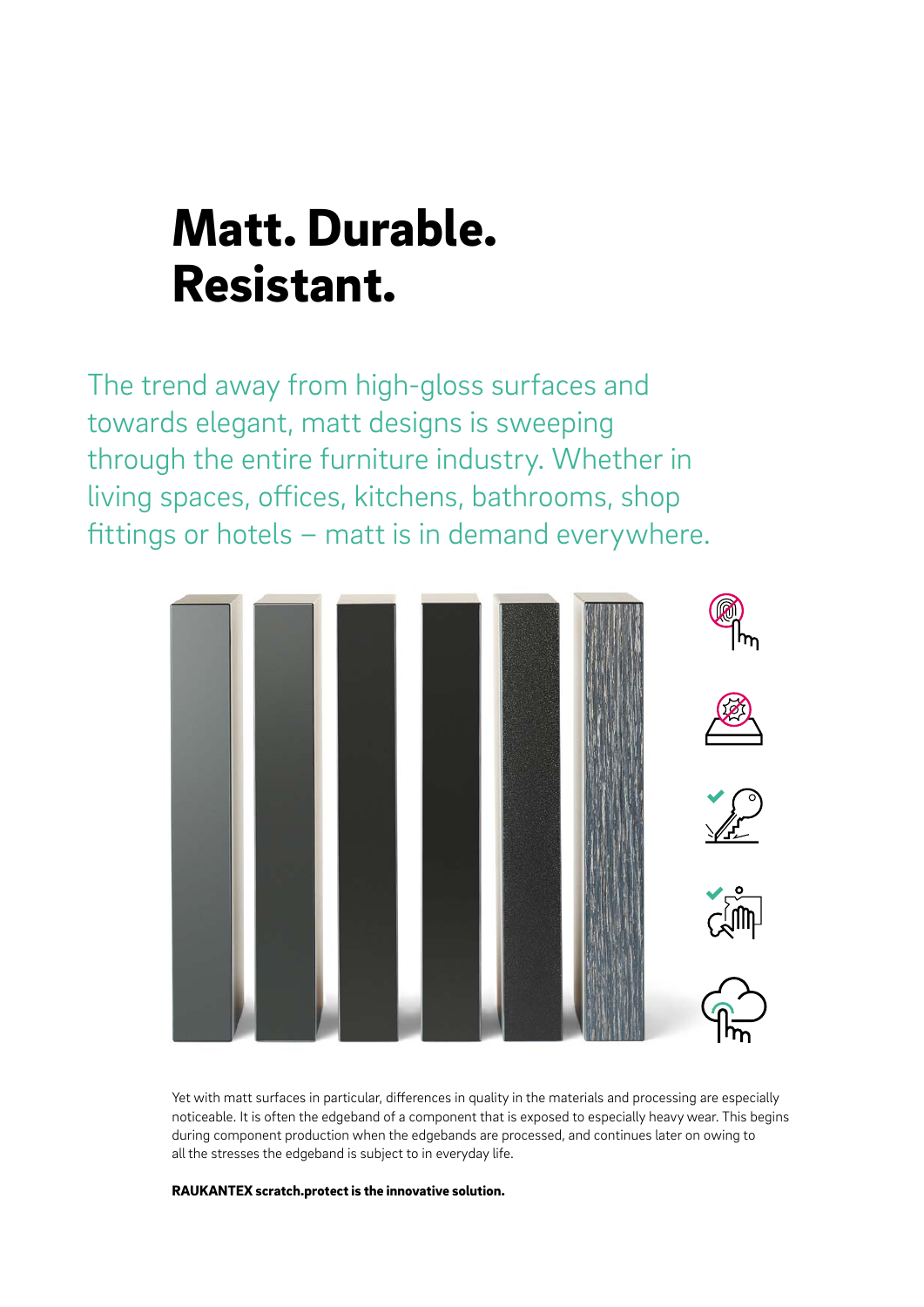# The advantages at a glance

#### **Quality**

- High quality over the product life cycle
- **·** High Scratch Resistance
- Easy to clean and resistant to dirt particles
- Soft feeling

### **Design**

- Permanent matt look, no visual ageing effects
- Fine, consistent structure
- No markings from fingerprints thanks to Anti-Fingerprint-effect
- **•** Anti-Sheen-Effect: no shining up of the surface in the flat viewing angle

### **Processing**

- No "smoothing out" of the edgeband surface by tracers
- No protective foil necessary
- Stable and simplified production
- Available for all standard processing methods

### Gloss levels make the difference

The already well-known positive properties of the noble matt finish will now also be available in other gloss levels. All polypropylene and ABS edgebands in the solid colour, decorative and designo ranges are available with scratch.protect finish.

#### The following gloss levels are available to order:

- Noble matt SP
- Gloss level 06 SP
- Gloss level 08 SP
- Gloss level 10 SP
- Gloss level 12 SP

The picture shows the standard lacquer quality (1, 3, 5) interacting with the scratch.protect quality (2, 4, 6).